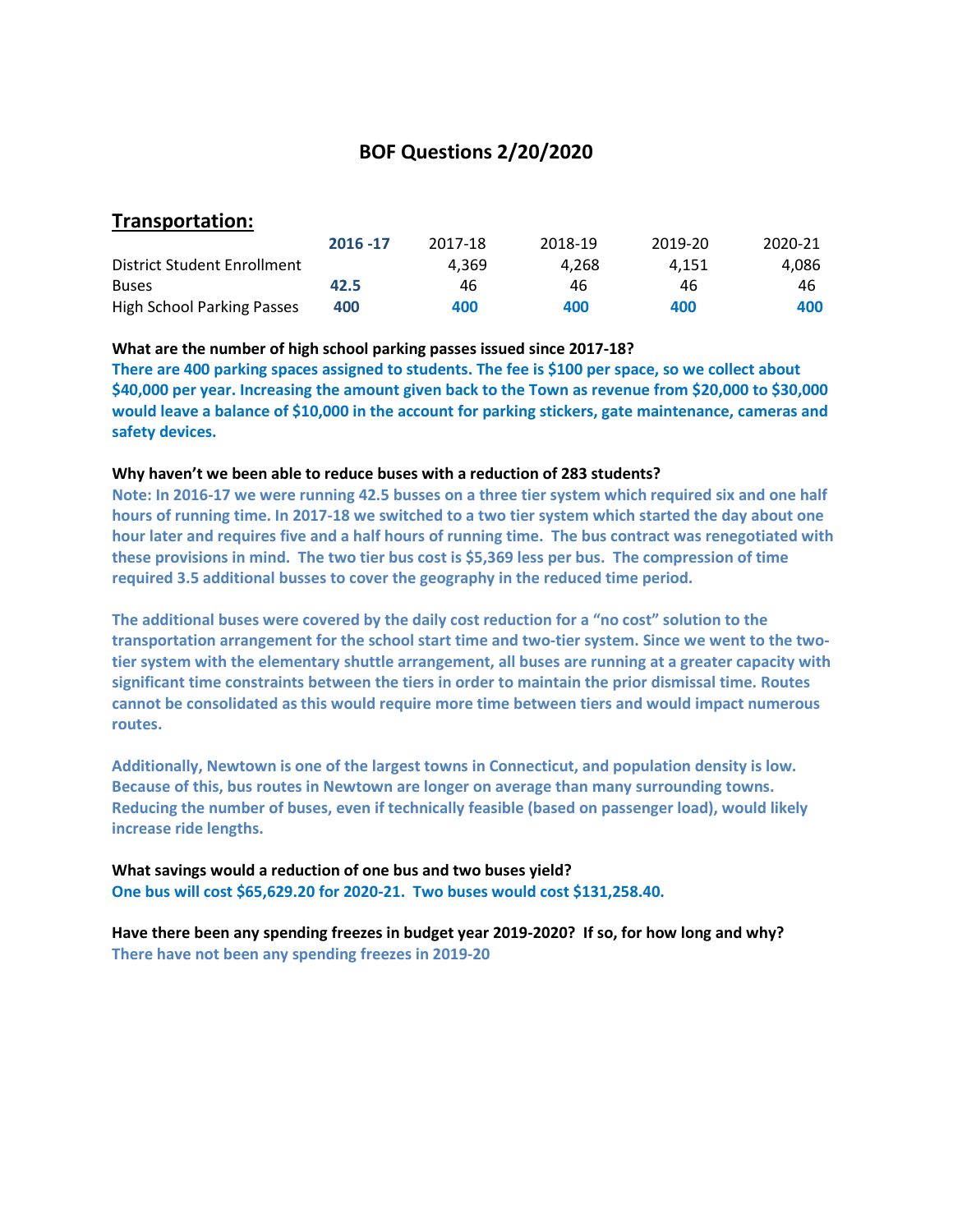# **Staffing:**

## **The 2019-2020 Budget requested 741.73 FTEs; however, the current 2019-2020 budget reflects an increase of 2.57 FTEs. What was the actual cost of this increase and how was that funded?**

The Staffing by Function table in the budget book indicates a net increase of 2.57 staff that actually results from increases in special education and pupil personnel and decreases in all other instructional functions. The changes are a complex and include teachers, specialists, paras, therapists and a job coach. The cost of these changes is covered by the turnover and movement of all staff that has occurred since the beginning of the year. Some of these changes have resulted in savings, such as when a hired staff member replaces a person with less seniority or might begin later in the year than expected. Additionally, non-certified changes (paraprofessionals) may have simply increased hours or when a para is hired due to a new SPED need. The 2.57 is a result of a multitude of changes overall.

### **Is this the increase in the certified salaries of \$271,860?**

The total of budgeted to current certified salaries overall is the same (see pages 23 & 24). All the elementary current is less than budgeted along with Reed, the Middle school and Pupil Personnel. There are slight increases in High, Special Ed, curriculum and General Services. (You can see this by looking at the summary page following each tab.)

It appears you got this number - \$271,860 - by calculating the difference between the 2019-20 budgeted amounts for certified salaries \$989,816 and the current amount anticipated to be spent \$1,261,676 (page 154).

The \$989,816 budgeted includes an allowance for turnover, a negative number that is planned to be covered by replacing personnel at lower rates of pay. Compare the current to 2017-18 and 2018-19 expended to see the pattern and then compare the budgeted to requested.